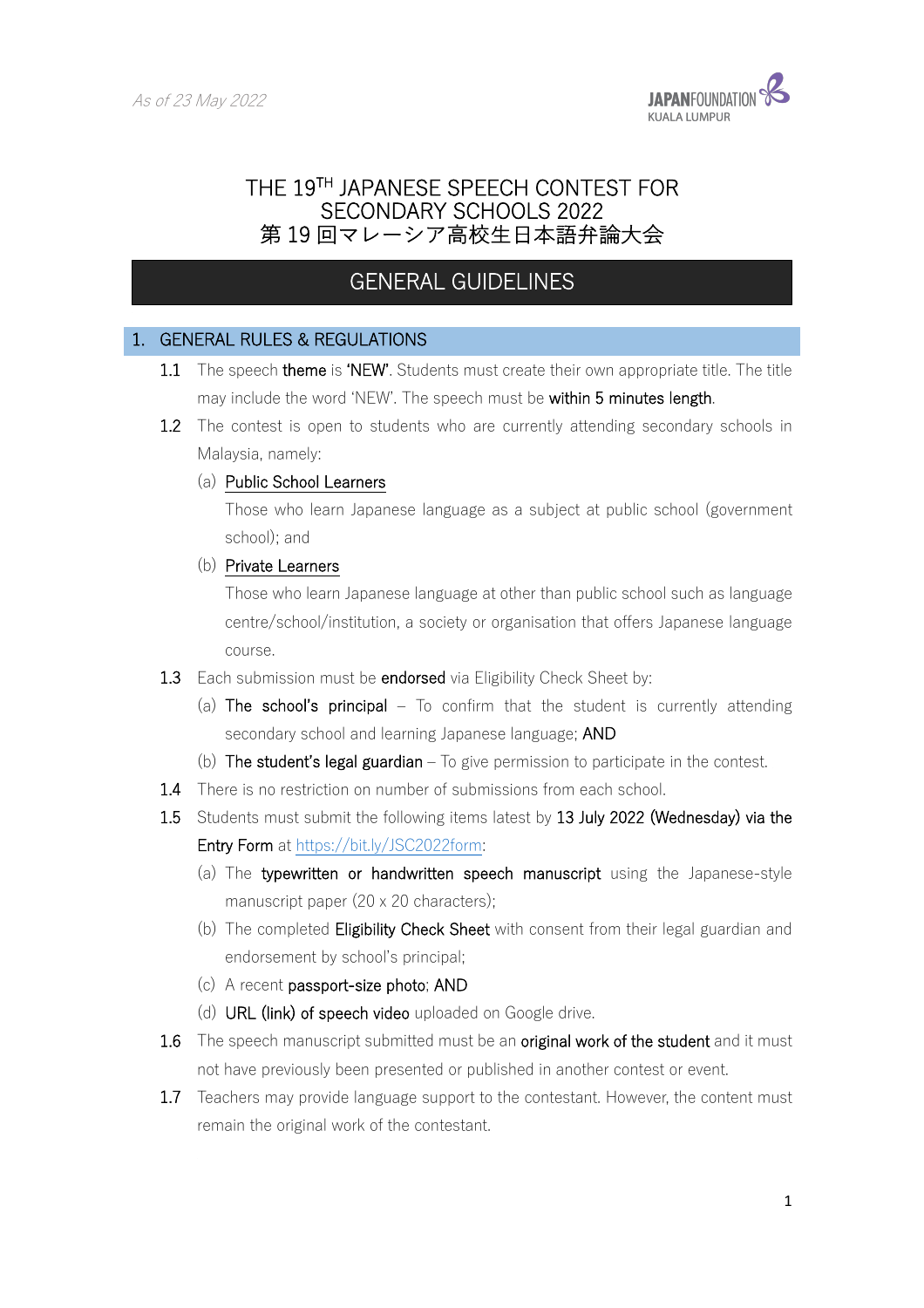

- 1.8 Submitted speech manuscript and video will be the property of the Japan Foundation, Kuala Lumpur (JFKL) under this contest and JFKL reserves the right to publish or display any student's manuscripts, names, and pictures for publicity purposes.
- 1.9 Contest official announcement, latest updates and details including compulsory documents for submission may be downloaded from the official contest webpage at the following link: http://www.jfkl.org.my/events/jsc2022.
- 1.10 The details of the contest and its execution are subject to changes depending on current policy, Standard Operating Procedure (SOP) or instructions by the local authorities including the Ministry of Education Malaysia and the Japan Foundation (JF).

### 2. ELIGIBILITY

- 2.1 Open to Malaysian students with the following criteria:
	- (a) Currently attending secondary school in Malaysia;
	- (b) Between the age of 15 and 18 as of 13 August 2022;
	- (c) Currently learning Japanese language in secondary school or an institution that offers Japanese language course;
	- (d) Not this contest's previous  $1<sup>st</sup>$  prize winner;
	- (e) Have not stayed in Japan for an accumulated period of 6 months or more until 13 August 2022;
	- (f) A non-native Japanese speaker (mother tongue is not Japanese); and
	- (g) Either parent is not a Japanese national.

## 3. SPEECH MANUSCRIPT & VIDEO REQUIREMENT

#### 3.1 Speech manuscript:

- (a) Speech must be typewritten or handwritten by the student on the Japanese-style manuscript paper (downloadable from contest webpage).
- (b) Name and title of the speech must be written on the manuscript paper.
- (c) Only one (1) file is allowed for submission via the Entry Form. Manuscript with two pages and more must be combined into one file of PDF, Microsoft Word or image format to be able to upload into the Entry Form.

#### 3.2 Speech video:

- (a) Speech must be within 5 minutes, including self-introduction.
- (b) Self-introduction should be kept briefly with ONLY contestant's name, school and title of the speech.
- (c) Video editing such as voice-over, cutting segments (trimming), visual or special effects, or such are strictly prohibited.
- (d) Video shooting must be in one shot.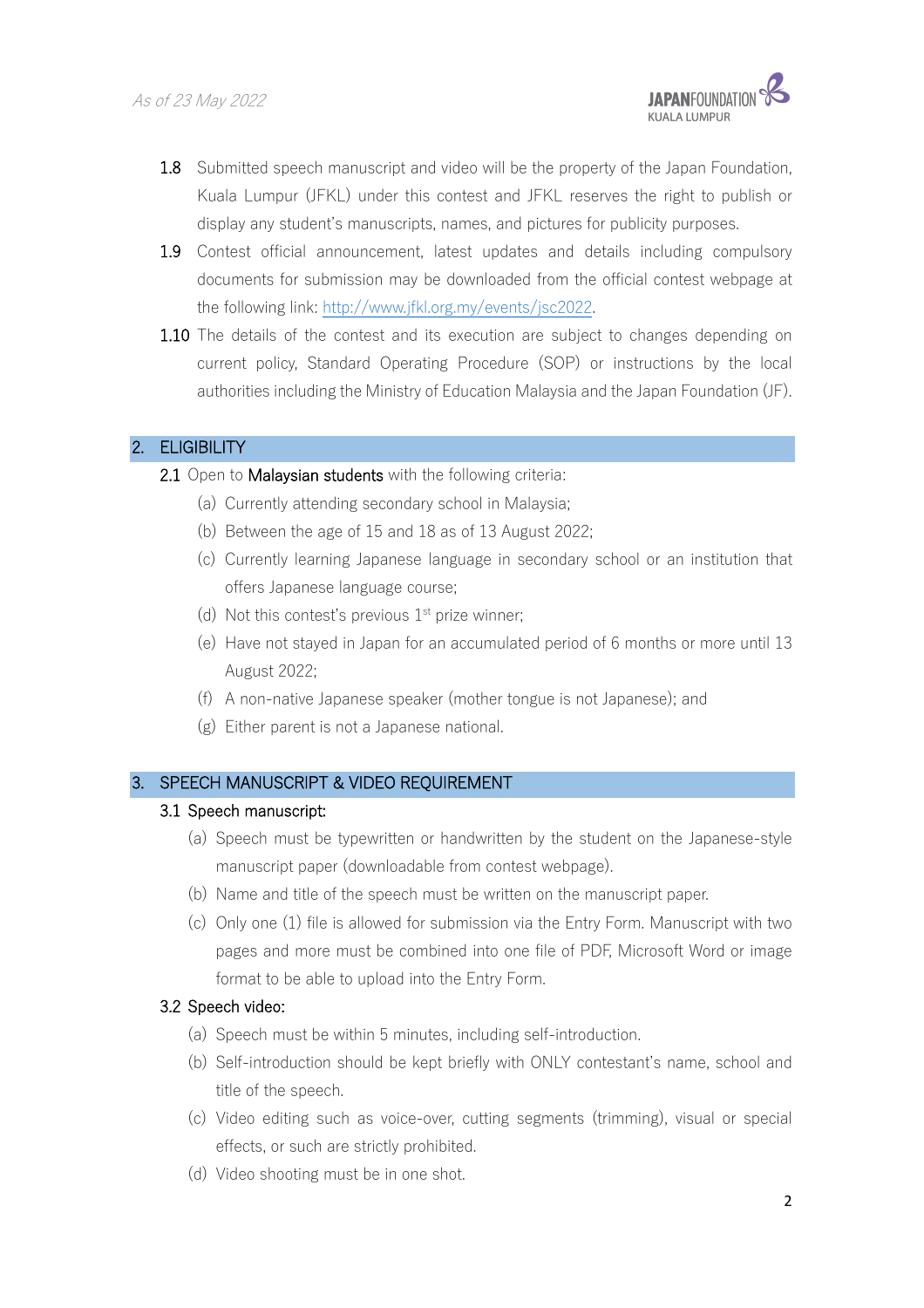

- (e) Video must be of good clarity of visual and audio such as proper volume, clear voice, no noise or echo.
- (f) Student must be wearing appropriate attire and video must be showing upper half of the body.
- (g) Usage of any props during the speech is prohibited.

#### 4. ONLINE REHEARSAL & FINAL CONTEST

- 4.1 The final contest day is scheduled on 13 August 2022 (Saturday) via online platform. Online rehearsal is tentatively scheduled on 10 August 2022 (Wednesday).
- 4.2 Announcement of finalists will be made earliest by 29 July 2022 (Friday) and its official notification will be sent via e-mail.
- 4.3 Finalists are required to participate via online in the final contest from their school/language institution.
- 4.4 Further details of the rehearsal session and final contest will be shared via e-mail to all finalists and their teachers.

#### 5. OFFICIAL RESULT, PRIZES & CERTIFICATES

- 5.1 The result decided by the judges are final. Official result will also be sent to the Ministry of Education Malaysia and sponsors.
- 5.2 Prizes will be sent to all winners within two months after the final contest. Prizes received cannot be changed or compensated for any damages unless deemed otherwise by the organiser and sponsors.
- 5.3 All eligible submissions will be receiving a Certificate of Participation and winners of the contest will be receiving an additional certificate for winners.

#### 6. CLOSING DATE & ENQUIRIES

- 6.1 The closing date via online submission is on 13 July 2022 (Wednesday).
- 6.2 For further enquiries please refer to the main organiser:
	- Address : The Japan Foundation, Kuala Lumpur Japanese Language Department 18<sup>th</sup> Floor, Northpoint, Block B Mid-Valley City, No. 1, Medan Syed Putra 59200 Kuala Lumpur Tel : 03-2284 7228 (Ms. Nur Diyana binti Abd Rahman)
	- E-mail : nihongo@jfkl.org.my